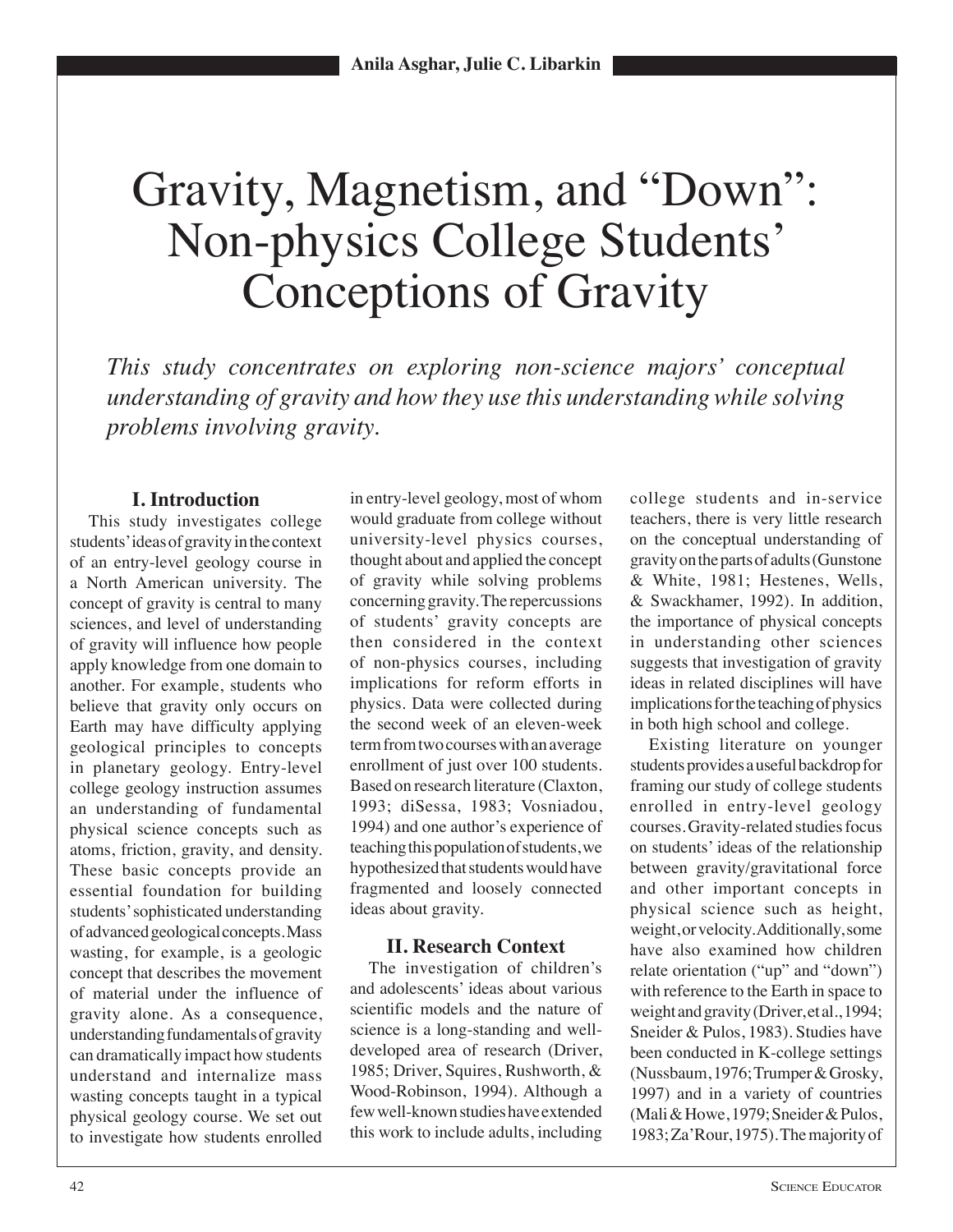studies conducted in college settings incorporate the concept of gravity into the study of students' force concepts, rather than explicitly studying gravity ideas themselves (Hestenes et al., 1992; Sadanand & Kess, 1990). Kavanaugh and Sneider (2006-2007) provide a thorough review of relevant literature on gravity conceptions; we elaborate on those studies of most importance here.

Conceptual understanding of the source of gravity is an intriguing line of research and is of particular relevance to this paper. *Gravity needs air to act* appears to be a widespread notion among children (Driver et al., 1994; Ruggiero, Cartielli, Dupre, & Vicentini-Missoni, 1985). Similarly, gravity is perceived to be caused by "air pressure" by high school and college students (Hestenes et al., 1992). Elementary and secondary students in several studies also thought that gravity only operated on Earth (Bar, Zinn, Goldmuntz, & Sneider, 1994; Stead & Osborne, 1980). Subjects generally supported this notion through the idea that gravity needs a medium, such as Earth's atmosphere, in which to operate.

The concepts of the geomagnetic field and the Earth's rotation also seem to influence students' ideas of gravity in cross-age models (Stead & Osborne, 1980). A number of investigations focusing on children's and adolescents' understanding of gravity and weight report the prevalence of the idea that gravity somehow only influences heavy things; some 15-year-olds believe that weight is independent of gravity such that objects can have weight without gravity (Driver et al., 1994; Osborne, 1984; Stead & Osborne, 1980).

Some students and even adults thought of "weight as a property of an object," while gravity was perceived as a "property of space," independent of the presence of an object (Ruggiero et al., 1985). In a study of pre-service high school teachers enrolled in a college biology course, Trumper and Gorsky (1997) found that 25-50% of these freshmen through senior college students rarely or never recognized the relationship between weight and gravity. Drawing on Piaget's work (Piaget, 1972), Galili (2001) points out two main schemes involved in children's naïve perceptions of weight: "weight is the pressing force featuring particular objects—the sensed heaviness related to a muscular effort", and "weight is the amount of matter" in an object (Galili, 2001, p. 1085). Several studies report a considerable degree of confusion in children's concepts of weight and gravitation (Galili & Bar, 1997; Galili & Kaplan, 1996; Gunstone & White, 1980; Ruggiero et al., 1985). The inability of secondary and advanced placement students to resolve their misconceptions about weight, gravitational force, and weighing is a consequence of the failure of physics instruction, argues Galili (2001).

**Many of the students who held the idea that gravity is a force of attraction had difficulty explaining why gravity exists on Earth, often relying on functional (i.e., gravity's effects) aspects of gravity on Earth, such as gravity "keeps things from floating away," and "holds people on earth."**

Conceptions of the reasons that objects fall also provide insight into gravity understanding. Children generally tend to think that objects fall because nothing is holding them up, because the person dropping the object causes the fall, or because things just fall "naturally" (Gunstone & White, 1981; Ruggiero et al., 1985; Selman, Krupa, Stone, & Jacuette, 1982). Adolescents (12 to13 yearolds) were found to have three main non-scientific explanations for falling: (a) an integrated view of gravity and weight where gravity is acting on the weight of a falling object, (b) a clear distinction between gravity and weight, where they both act separately to cause the fall, and (c) an absence of gravity or weight conceptions where objects fall in the absence of support due to "natural motion" (Ruggiero et al., 1985; Selman et al., 1982). A prevalent notion among people of all ages is that heavier objects fall faster because they have a greater acceleration due to gravity (Gunstone & White, 1981; Hestenes et al., 1992; Osborne, 1984; Selman et al., 1982). For example, Gunstone and White (1981) found that approximately 10% of first year physics students hold this belief. In addition, although several studies found that teenagers overall think that gravity decreases with height, a considerable proportion of students thought that gravity actually increases with height above the Earth's surface (Driver, 1985; Driver et al., 1994; Ruggiero et al., 1985).

Research on children's ideas about gravity has also focused on their notions of gravity with respect to spatial orientation. Several studies have reported that children's ideas about "down" with reference to the Earth in space progress through different stages (Baxter, 1989; Driver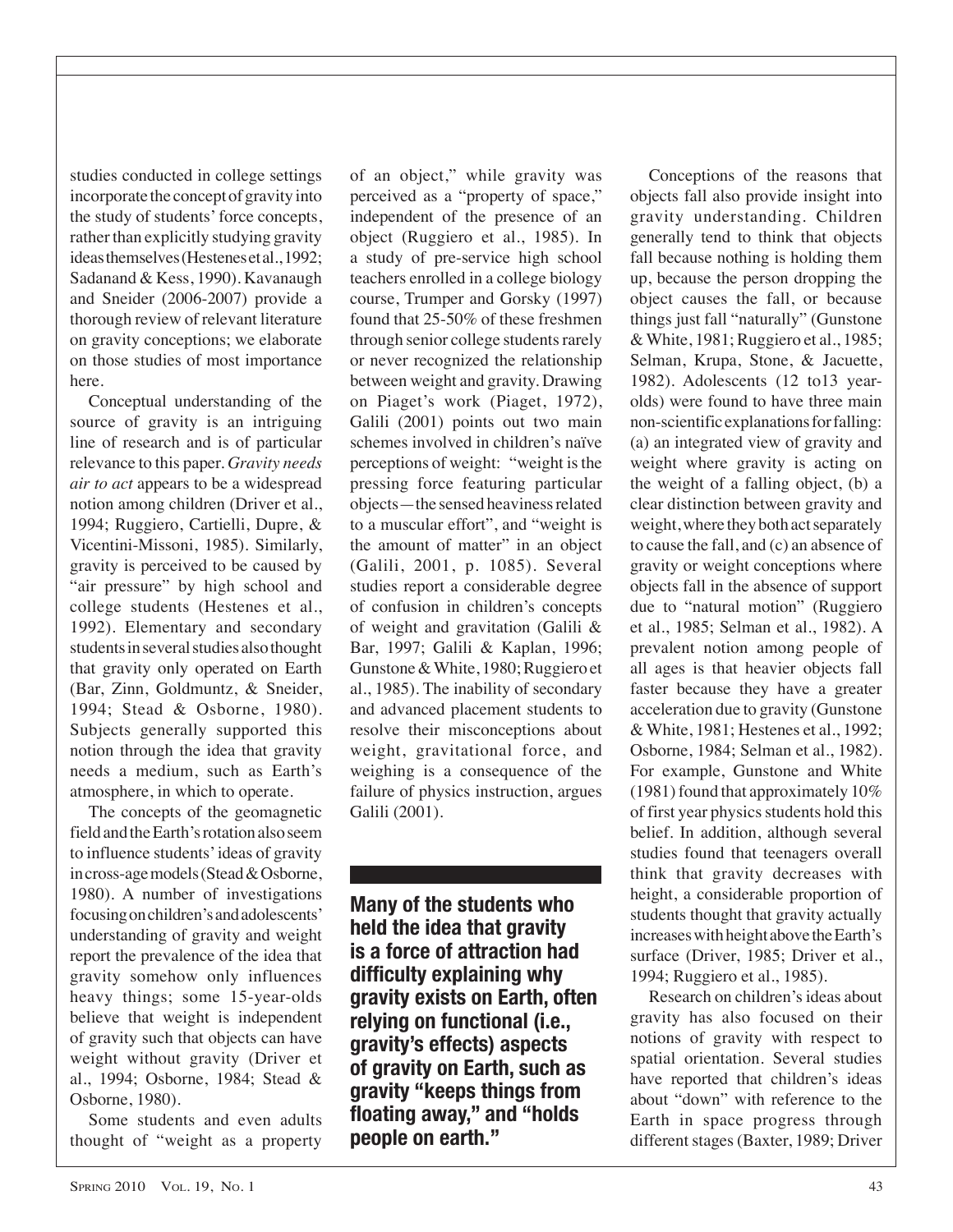et al., 1994; Nussbaum, 1985; Sneider & Ohadi, 1998; Sneider & Pulos, 1981). Children appear to develop an understanding of gravitational down as early as two years of age (Hood, 1995). Children usually start off with an "absolute view of down" that is independent of Earth, eventually developing an "Earth-referenced view of down" at around the age of 14 (Nussbaum, 1985). In a study with 15- and 16-year-olds, Baxter (1989) found that about 80% of students had an earth-referenced view of down based on the Earth's surface rather than the center of the Earth. This Earthreferenced view usually translates into an "up" position for the Earth. Typically, the Northern Hemisphere is "up" relative to the Southern Hemisphere, but we should caution that this view may be dependant upon the Northern Hemisphere populations studied. For example, in two studies in England, Baxter (1989) and Arnold et al. (1995) found that the majority of 7 to 16 year-olds viewed the Northern Hemisphere of the Earth as "up." As a consequence, students believed rain fell away from the Earth, towards space, in the Southern Hemisphere.

A few researchers have investigated pre-teenager (7 to 12 years-old) student conceptions of objects falling through a tunnel in the Earth, as reproduced in this study (Nussbaum 1976, 1979). These investigations are embedded in larger studies of student understanding of Earth's shape and gravity, with a primary purpose of understanding the general gravity orientation that students hold. Three conceptual orientations are considered in existing studies: (a) objects falling towards the center of the Earth, (b) objects falling towards the surface of the Earth, and (c) objects falling down in space. Generally, these studies consider a

## **Through this and other future studies we hope to engage in a conversation about these issues across the disciplinary boundaries that may exist between physicists, other scientists, and science educators.**

drawing depicting an object falling and stopping immediately at the Earth's center as "correct", rather than the more accurate model of an object oscillating about the Earth's center. Using a series of activities prompting elementary-aged students to depict the path taken by a rock, Nussbaum (1976) found that young students often have perspectives of "down" that are reference frame specific. Students drew rocks (a) falling towards the bottom of the page, (b) falling towards the Earth's surface but not the center, (c) falling away from the Earth, and (d) falling towards the Earth's center. Nussbaum (1979) extended this work by providing students with four drawings and asking them to choose the one that they thought best represented what would happen to an object falling through the tunnel. These results were similar to those of earlier work, and revealed that the gravity orientation of most young students is not in reference to the Earth's center. The studies tend to explain students' responses to these problems, but do not attempt to probe the ways in which students understand the problems. Students' mental images or perceptions of the tunnel are not clear from existing work; for example, do students think that the tunnel has air or water in it, or do they consider variables such as the Coriolis effect?

In related work, Sneider and Ohadi (1998) investigated elementary and middle school students' conceptions of shape and gravity in the context of evaluating the effectiveness of an instructional intervention. This study found that, prior to instruction, only 7-30% of  $4<sup>th</sup>$  through  $8<sup>th</sup>$  graders thought that objects fall towards the Earth's center. After instruction, only  $60\%$  of  $8<sup>th</sup>$  grade students acquired this concept. This suggests that some alternative ideas about the orientation of gravity are entrenched and may be prevalent even in older students.

Although there is ample existing literature on children's and adolescents' (K-12 students) ideas about gravity, there is a dearth of literature on college students' and pre-serivce teachers' understanding of gravity. This study specifically concentrates on exploring non-science majors' (typical undergraduate students including pre-service teachers and child development majors) conceptual understanding of gravity and how they use this understanding while solving problems involving gravity. More specifically, we examine the ways in which student ideas resonate or conflict with the scientifically accepted idea of gravity. Additionally, we seek to closely examine alternative frameworks about the nature of gravity through a qualitative analysis of student written and pictorial responses. In particular, we wanted to answer two questions: (1) How do non-science major college students enrolled in a science course other than physics understand gravity? (2) In what ways do they apply their understanding of gravity while solving problems related to gravity? Additionally, we looked at the relevant literature to compare the participants' understanding of gravity to models of gravity held by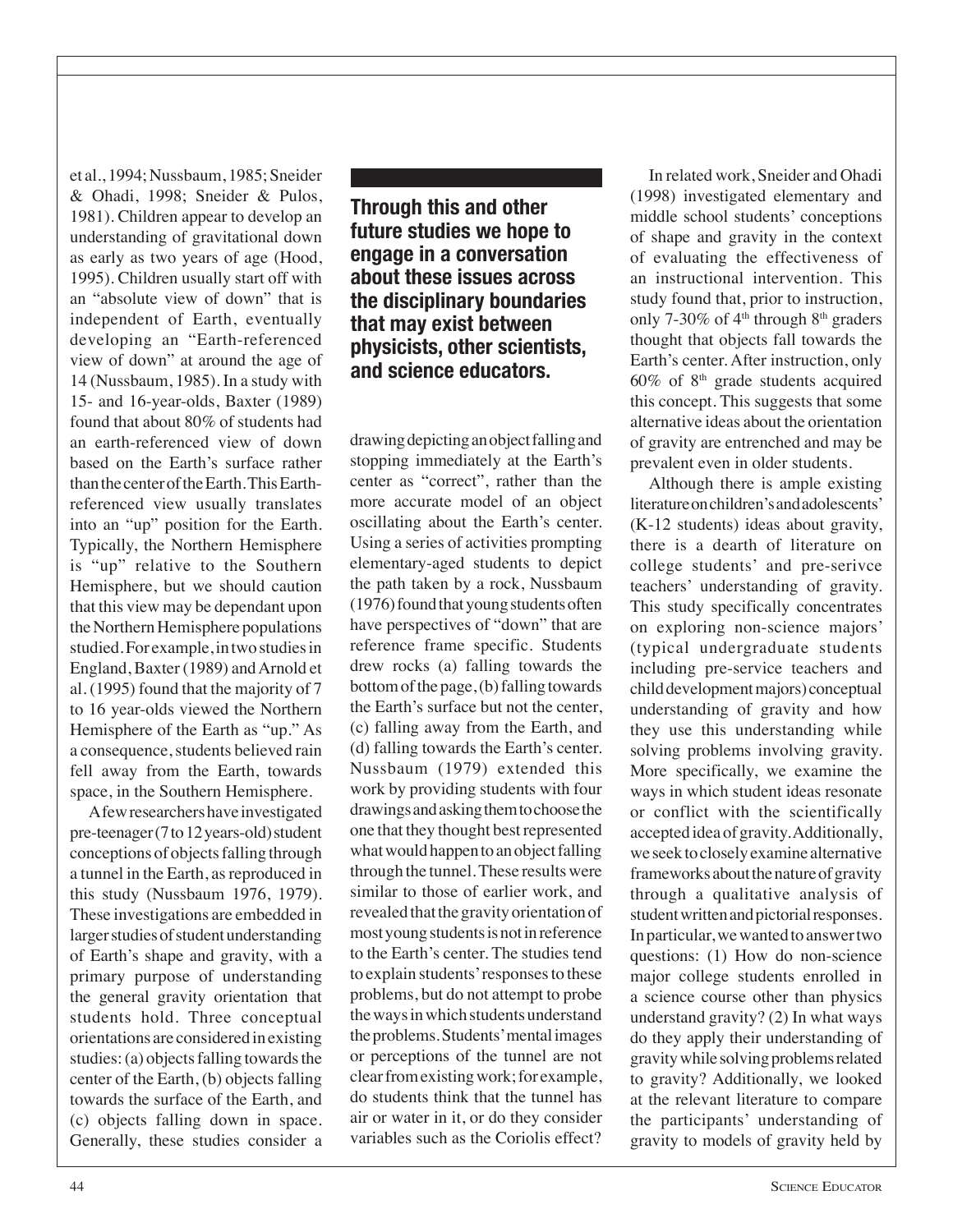K-12 students. For the purpose of this study, we defined gravity very simply as the force of attraction between two or more objects that have mass.

## **III. Methods**

The narrowly constrained research focus of this study allowed for implementation of methodologies used previously by other researchers. In particular, we adopted gravity problems that Nussbaum (1976, 1979), had originally used with elementary students for use with our non-science major college population. We specifically targeted students

up 28%, 13%, and 9% of the study population, respectively. At the start of the term, 28% of the students were education or early childhood majors, including one Earth Science Education major, 20% were undecided, and six students had declared Geosciences as their major. Remaining students were enrolled in diverse majors, including finance, sociology, English, plant biology, forensic chemistry, mechanical engineering, and art. Of these majors, 17% were declared as math, science (including geo-science), computer science, or engineering majors (Table 1).

occurred in this course only after these data were collected.

#### **B. Data Collection**

The questionnaire utilized in this study included an open-ended question and two gravity tasks. The open-ended question asked students to explain what gravity is and the cause of gravity on Earth (What is gravity? Why is there gravity on Earth?). The gravity tasks had previously been investigated with elementary-aged children (Nussbaum, 1976, 1979). The gravity tasks asked students to pretend that a tunnel was dug all of the way through the Earth

**Table I:** Course and participant demographics.

|                 | Female | <b>Male</b> | 1st-year<br>students | <b>Education or Child</b><br><b>Development majors</b> | <b>Undecided</b> | Geology<br>majors |
|-----------------|--------|-------------|----------------------|--------------------------------------------------------|------------------|-------------------|
| Winter 2004     | 60     | 46          | 57                   | 36                                                     | 20               | 0                 |
| Fall 2005       | 44     | 66          | 50                   | 25                                                     | 22               | 6                 |
| <b>TOTAL</b>    | 104    | 112         | 107                  | 61                                                     | 42               | 6                 |
| Participants    | 104    | 104         |                      |                                                        |                  |                   |
| % participation | 100%   | 92.8%       |                      |                                                        |                  |                   |

enrolled in geology courses in which an understanding of physics concepts is generally assumed.

### **A. Participants**

The study population (n=216) consisted of students enrolled in two entry-level university geology courses taught by one of the authors during winter 2004 (n=96) and fall 2005 (n=104) at a mid-western North American university. The two courses participating in this study were almost evenly divided between men and women, with a total of 117 men and 99 women enrolled in the courses overall (48% female). Students had mixed levels of college experience. 49.5% of the students were in their first year of college. 2nd, 3rd, and 4th/5th year students made

The response rate to the questionnaire from both courses was 96% (n=208). The institution where this study was conducted is situated in the rural mid-west, although the majority of students are from suburban homes near small cities. The collection of gravity conceptions data from students was conducted with a dual purpose: as part of instructional pre-assessment and as conceptions research. All students enrolled in the courses participated in the pre-assessment. Attendance rates for F2005 and W2004 classes were 100% and 93%, respectively. 68% of students enrolled in these courses reported previous high school Earth Science or Physics courses, suggesting a significant level of exposure to gravity concepts in high school, although instruction on gravity

from the North to the South Pole, imagine that a person standing at the surface dropped a rock, and draw a line from the person's hand showing the path taken by the rock. Students were also asked to explain their response. In a second task, the frame-of-reference of the first task was modified to show a tunnel oriented along the equatorial plane(Arnold, Sarge & Worrall, 1995) in order to allow for investigation of the reference dependence of gravity concepts. This allowed differentiation between those students who believed objects fall towards the center of the Earth and those who believe objects fall towards the bottom of the page.

The questionnaires were distributed and collected before instruction and had no impact on students' grades. In order to provide for anonymity,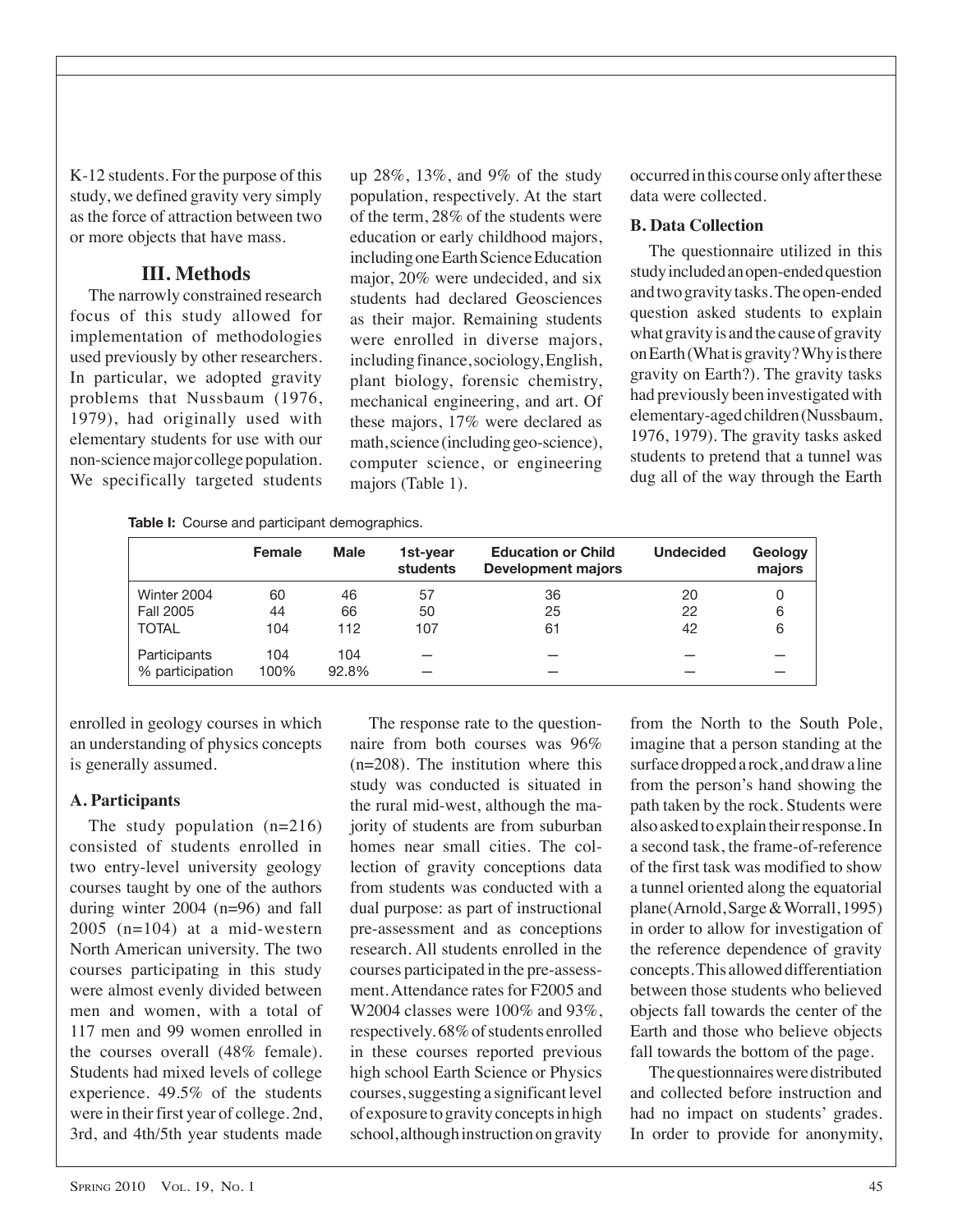questionnaires were numbered before analysis. 96% of the 216 students enrolled in the courses completed some portion of the questionnaire. Specifically, 208 students completed the drawing tasks, and 197 completed the open-ended gravity question. These data provide a unique look into the gravity conceptions of typical college students, as well as a large subset of pre-service teachers and child development majors.

This study did not probe students' mental picture of the north-south and east-west tunnel, although, based on the written responses, we have no indication that students are considering

phenomena such as the Coriolis effect. We feel that future studies would benefit from probing during interviews to elicit a more accurate and richer picture of students' ideas.

#### **C. Data Analysis**

Each of the researchers analyzed one dataset completely, and conducted repeat analysis on the other dataset to establish inter-rater reliability as discussed below. We analyzed the student responses and the drawings. Questionnaire responses were analyzed via thematic content analysis (Patton, 1990), wherein themes are allowed to emerge naturally from the data. The

data were divided into two sets for the purpose of analysis: (a) responses to the open-ended gravity question and (b) drawings related to the gravity tasks. Students' qualitative responses to the open-ended question and explanations of their gravity task drawings were tabulated electronically. The responses were coded thematically to capture important ideas and misconceptions expressed by the participants in relation to gravity. Codes were grouped into broader categories and general themes as shown in Table II. Responses to each of the two gravity tasks were also analyzed and coded thematically, with dominant categories of responses emerging from the data.

**Table II:** Common alternative conceptions of gravity identified in the study population.

| <b>Alternative conceptions</b>                                                  | Exemplar student responses (Gravity is)                                                                                                                                                                                                                                                                                                                                                                                                                                                |
|---------------------------------------------------------------------------------|----------------------------------------------------------------------------------------------------------------------------------------------------------------------------------------------------------------------------------------------------------------------------------------------------------------------------------------------------------------------------------------------------------------------------------------------------------------------------------------|
| Gravity as an outside force<br><b>Gravity associated with the</b><br>atmosphere | force acting on the objects of the universe in varying degrees<br>$\bullet$<br>nature's force pulling down because of the atmosphere<br>$\bullet$                                                                                                                                                                                                                                                                                                                                      |
| <b>Gravity associated with</b><br>celestial objects and/or<br>earth's spin      | a force created by objects in space, there is gravity on earth<br>$\bullet$<br>because it is spinning in space<br>There is gravity on earth because of rotation of the earth<br>$\bullet$<br>the pull or push of mass towards the earth. Because of Earth's<br>$\bullet$<br>mass and constant rotation and the pull of the moon                                                                                                                                                        |
| <b>Gravity associated with the</b><br>sun                                       | a force that pulls everything down. There's gravity on Earth<br>٠<br>because of its relationship to the sun                                                                                                                                                                                                                                                                                                                                                                            |
| Gravity as the pull or<br>attraction of Earth's core                            | the pull the earth's core has on everything<br>٠<br>Force of attraction from the center of the planet that holds<br>٠<br>things together. If there was no gravity, things would not be held<br>together and everything would just float into space and not stay<br>on Earth                                                                                                                                                                                                            |
| <b>Gravity associated with</b><br>pressure                                      | the pressure that is forced onto an object at 9.8m/s <sup>1</sup> 2                                                                                                                                                                                                                                                                                                                                                                                                                    |
| <b>Gravity associated with size</b><br>and earth's position                     | a force that pulls on all objects. Depending on the size of the<br>$\bullet$<br>planet, gravity's pull is stronger. Caused by [earth's] position in<br>solar system and closeness to sun                                                                                                                                                                                                                                                                                               |
| <b>Gravity associated with</b><br>magnetism                                     | a force that holds everything on the earth, gravity is here because<br>$\bullet$<br>the earth spins and revolves and maybe because its magnetic<br>a magnetic force caused by the star or the sun.<br>$\bullet$<br>a force within the earth caused by metallic substances rotating in<br>$\bullet$<br>the molten core, this also affects the magnetic field<br>There is gravity on Earth because of the magnetic field of the<br>$\bullet$<br>solar system. Gravity is related to mass |
| <b>Functional definition of</b><br>gravity on Earth                             | the force that holds everything in place on Earth to keep everyone<br>٠<br>in place and everything<br>a force that pulls on objects. Gravity is here to keep everything<br>$\bullet$<br>in its place on earth otherwise we would just float away with no<br>control                                                                                                                                                                                                                    |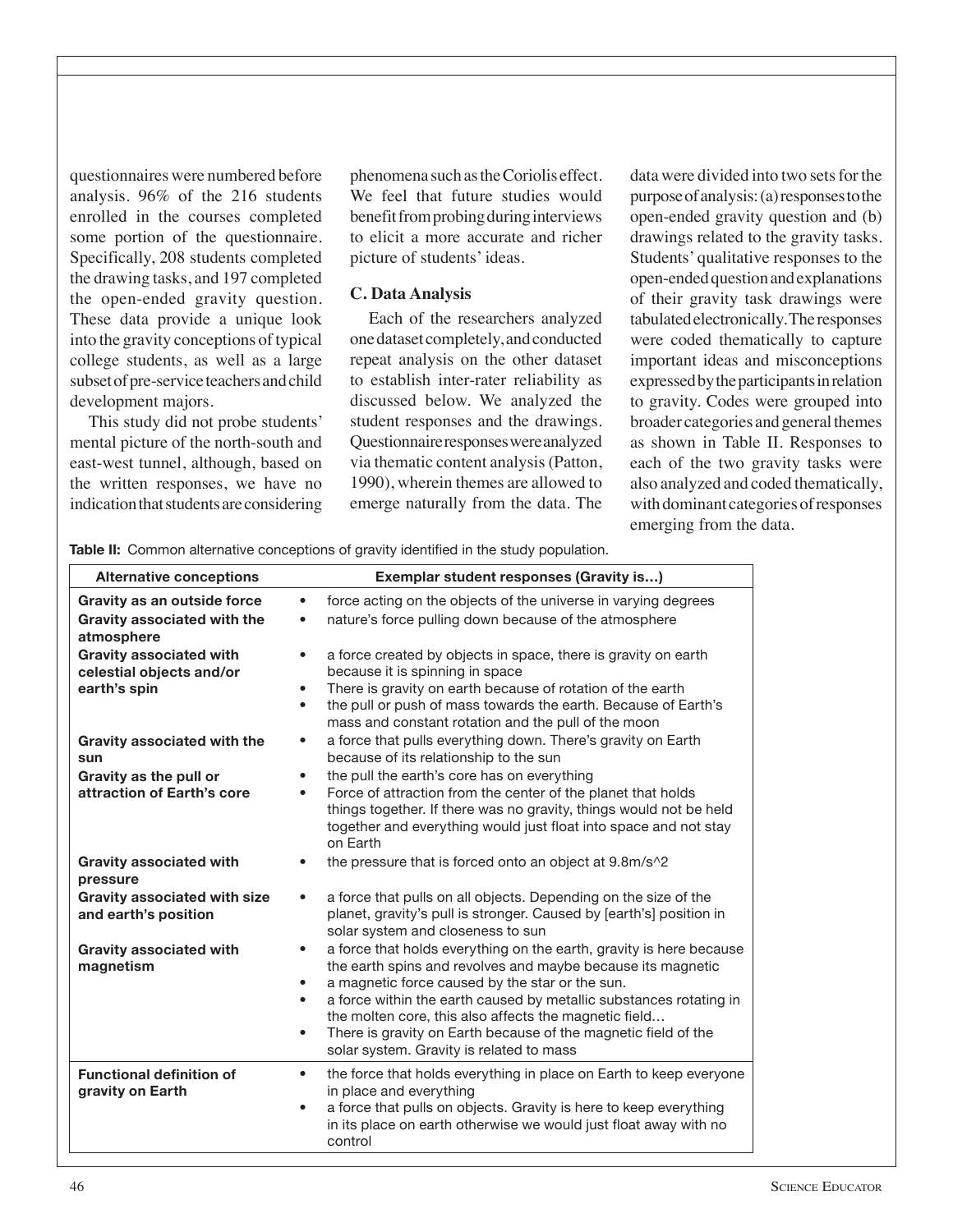**1. Validity and reliability**

questionnaire were adopted from previous studies $23$  that have already undergone validation for elementaryaged students. We view this prior use and validation as a significant measure of the usability of these tasks for eliciting gravity concepts. The application of materials developed for K-12 to the college population required further validation. Both the drawing tasks and the open-ended gravity questions created for this study were first used in a pilot study. This piloting occurred in a similar entrylevel geology course taught before the courses included in this study. Responses to the pilot questionnaire indicated that students were able to understand and respond to the tasks and questions. In addition, college students did not feel that these tasks were too simplistic for a college level course.

Additional aspects of qualitative validity were addressed during this study. Students were also consulted through in-class discussions to obtain their feedback on the analytic categories to address the credibility of the interpretations made by the researchers (Patton, 1990). Students in both courses agreed that their personal models fell within one of the described models. This process helped in ascertaining the level to which the study participants agreed with the research findings. For the purpose of creating inter-rater reliability, each researcher also coded 20 responses from the alternate dataset. The scores and codes were compared and will be discussed later in this article. The inter-rater agreement was 100% for drawings, and was 80% to 100% for open-ended responses, based on discussion of thematic codes. The context of this study and the assessment tool may have influenced student thinking; however, we noticed similar responses on both the written explanation and the drawing task.

## **IV. Findings And Discussion**

In this section, we discuss the salient conceptions emerging from students' responses to the gravity problems. More specifically, student notions of gravity and causes are analyzed, as well as responses and explanations for the gravity tasks.

### **A. Notions of Gravity**

The open-ended questions were used to elicit students' ideas about gravity. Student responses (n=197) revealed a diverse and complex array of notions about both gravity and the relationship between gravity and the Earth (Table II; Figure 1). It is particularly important to note that the majority of the students' responses exhibited a combination of misconceptions about gravity. We did not notice any truly coherent framework emerging from the responses, except for perhaps the scientifically accepted model held by a very small proportion of students. Although we have identified some salient themes arising out of students' responses for the purpose of this analysis, we are not suggesting that

**Students tend to reason from familiar concepts, and when these concepts are non-scientific, conclusions can be far removed from the concepts we think we are teaching.**

students hold only these distinct ideas. In fact, the data suggest that a multitude of alternative ideas co-existed in participants' minds, albeit mostly reflecting incoherent frameworks.

#### **1. Gravity as a force of attraction**

Students' responses suggested that, surprisingly, only 21% of the participants had the correct scientific idea that gravity is a force of attraction. The specific idea that the force of attraction exists between masses was ultimately not coded as very few students incorporated all three concepts of attraction, mass, and force in their explanations. Many of the students who held the idea that gravity is a force of attraction had difficulty explaining why gravity exists on Earth, often relying on functional (i.e., gravity's effects) aspects of gravity on Earth, such as gravity "keeps things from floating away," and "holds people on earth." Furthermore, merely 12% of students held the correct conception that gravity is a force without simultaneously holding common alternative conceptions. The 9% of the study population with dual scientifically accepted/non-scientific models held misconceptions that were mostly in relation to why gravity exists on Earth. A number of students thought that Earth's "rotation," "spin," "magnetism," and "atmosphere" cause a force of attraction between the Earth and other objects. In fact, one student mentioned all of these concepts in her definition of gravity, explaining that gravity is a force of attraction and that "… Gravity is a force due to spinning of the earth around the sun, magnetism, and atmosphere"**.** The following selected excerpts illuminate students' reasoning for various misconceptions: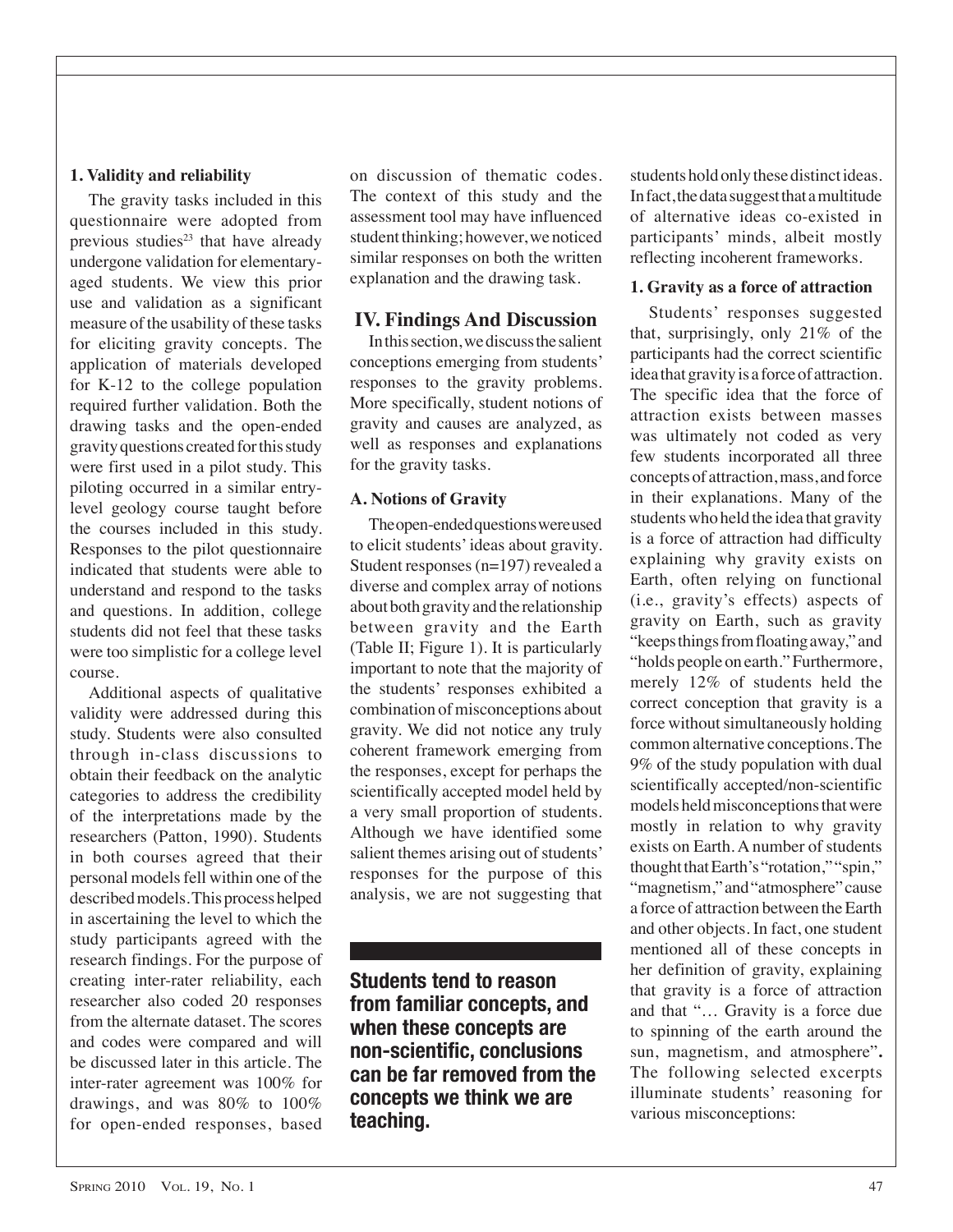"Gravity exists on the earth, because of Earth's mass and constant rotation and the pull of the moon."

"Gravity is on earth to keep things on earth."

"There is gravity on earth because of the earth's core."

#### **2. Gravity as an outside force**

Approximately 46% of the participants seemed to view gravity as an outside force acting on an object, which might (a) exist independently of the object and (b) originate from something other than the Earth plus the attracted object. For example, 93% of those who perceived gravity as an outside force associated it with the Earth specifically. As observed in other categories, responses reflected multiple alternative conceptions about gravity. Not only did students think of gravity as a force acting on the Earth, they also suggested that gravity exists on Earth because of "magnetism," "earth's rotation," "earth's spin," "atmospheric pressure", and Earth's "relative position to the sun". About 29% of students in this category also mentioned the function of gravity on Earth (i.e., gravity prevents objects from "floating away"), either citing it as the sole reason for the existence of gravity on earth or coupling it with other phenomena, such as magnetism and Earth's rotation. A few students also associated gravity with the

movement of objects. A large number of those who thought of gravity as an outside force acting on objects also invoked several other concepts that may or may not be connected to one another. The following responses reflect the diverse ideas these students carried in relation to gravity:

"Gravity is a force, acting on earth keeping everything on the ground. There is gravity because of the position in the solar system as well as the rotation of Earth."

"Gravity pulls on everything keeping it in place. There is gravity on Earth because of the way the Earth rotates."

**Figure 1:** College student conceptions of gravity and its causes. Alternative conceptions as illustrated in Table II and additional ideas identified in the study population. Notice that over 90% of the students in this study had an earth-centric perspective of gravity, and believed that gravity was a force acting on the Earth, rather than something that was an inherent characteristic of Earth (and all objects with mass). A wide array of other alternative conceptions were observed; see text for details.

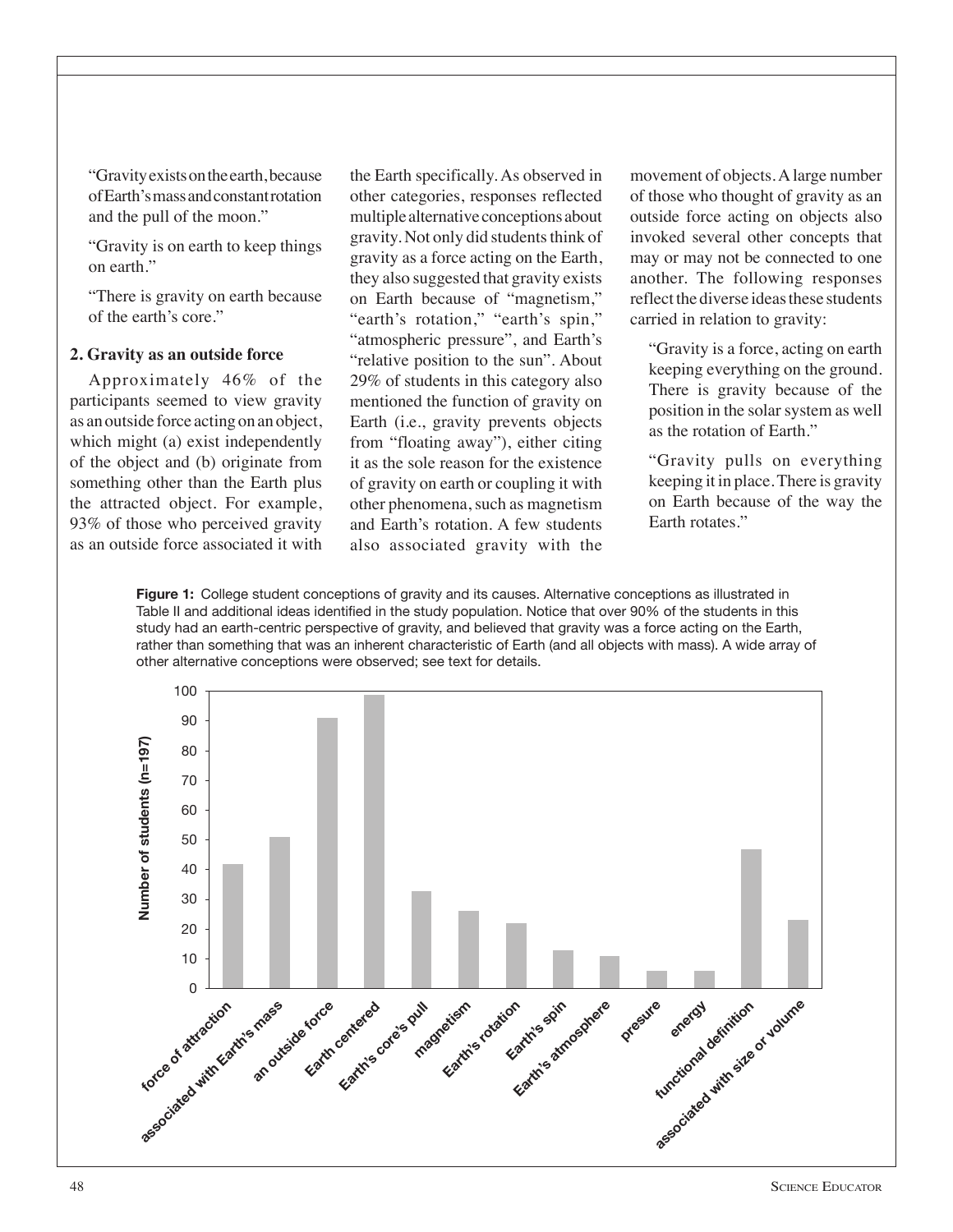"Gravity is the force put upon earth due to earth's rotation around its axis and the sun."

"Gravity is the force pushing things down on the earth. Attraction of one object to another. Energy that pulls. Large objects have stronger [gravity]. With out [sic] [gravity] things would float."

"It's a magnetic like force that pulls everything towards the earth. If we didn't have it every thing [sic] would float off the earth that wasn't held down."

Although these five participants' responses seemed to imply that gravity is an external force "acting on earth" that "pulls" or "pushes" all objects on the Earth towards the "center of the earth" in order to "keep" objects "in place", they tended to give divergent explanations for why gravity exists on Earth. Two participants said that gravity is caused by the "rotation" of the Earth, and one of

them also cited the relative "position" of the Earth in the solar system. One student said that Earth's spin and the "sun" caused gravity on the Earth. Two students mentioned only the function of gravity (i.e., without gravity things would "float away") in their explanations to account for gravity's existence on the Earth. One of these students also mentioned gravity as the force of "attraction" between objects while simultaneously viewing it as an external force "pushing" objects down on the Earth. Additionally, not only did this student define gravity as a "force," she also described it as

"energy that pulls." She was applying the concepts of force and energy to gravity in an incoherent way, which suggests a faulty understanding of these concepts as well. Participants' responses suggest that they may be using several technical terms, such as "energy", "magnetic force", or "spin", to explain their ideas of gravity without a clear understanding of what these terms mean.

object towards the center of the earth by the earth … the mass of earth in the solar system creates the pull".

Again, several participants mentioned magnetism, Earth's rotation, Earth's spin, or a functional view of gravity to explain why gravity exists on Earth. A few mentioned the Sun's and "moon's pull" as reasons for Earth's gravity. Surprisingly, some students thought of gravity as "energy" "pulling

**Figure 2:** Exemplars of categories of student drawings for a N-S oriented tunnel. Category 1 is the correct conception, depicting the rock oscillating about the Earth's center. Category 2 is the most commonly observed conception, where the rock follows a direct path and stops at the Earth's center. Category 3 represents the concept that the rock will travel to the opposite side of the Earth. Three variations of category 3 were observed: the rock falls out the opposite side of the Earth, shown here, the rock will stop at the opposite side of the Earth, and the rock will fall out the opposite side of the Earth, curve and hit the Earth's surface. Category 4 and Category 5 were related but distinct concepts. Category 4 is the idea that the rock will curve and come to rest at the side of the tunnel very early in its journey down the tunnel. Category 5 blends Categories 2 and 4, yielding the notion that the rock will fall to the center of the Earth and curve into the side of the tunnel.



#### **3. Earth-based notion of gravity**

About 50% of the students in this study seemed to think of gravity only in relation to the Earth, and most held other alternative ideas along with this idea. As examples, students described gravity as "a force that the earth is exerting on us", "a pull the earth's core has on everything", "a force that earth's mass creates because of its size", or a "magnetic pull caused by the earth's core". A number of participants also correctly connected gravity on Earth to Earth's mass in their responses. As one student put it, gravity is a "pull on an

on" objects. According to one student, gravity is "energy that pulls you." Interestingly, some used the concept of Earth's "size" instead of mass while explaining their understanding of Earth's gravitation.

Student application of their understanding of gravity to the two simple gravity tasks also suggests a limited understanding of gravity. Overall, 73% of students drew the same pathway for both the N-S and E-W tunnels, and the likelihood of holding the same model regardless of tunnel orientation depended upon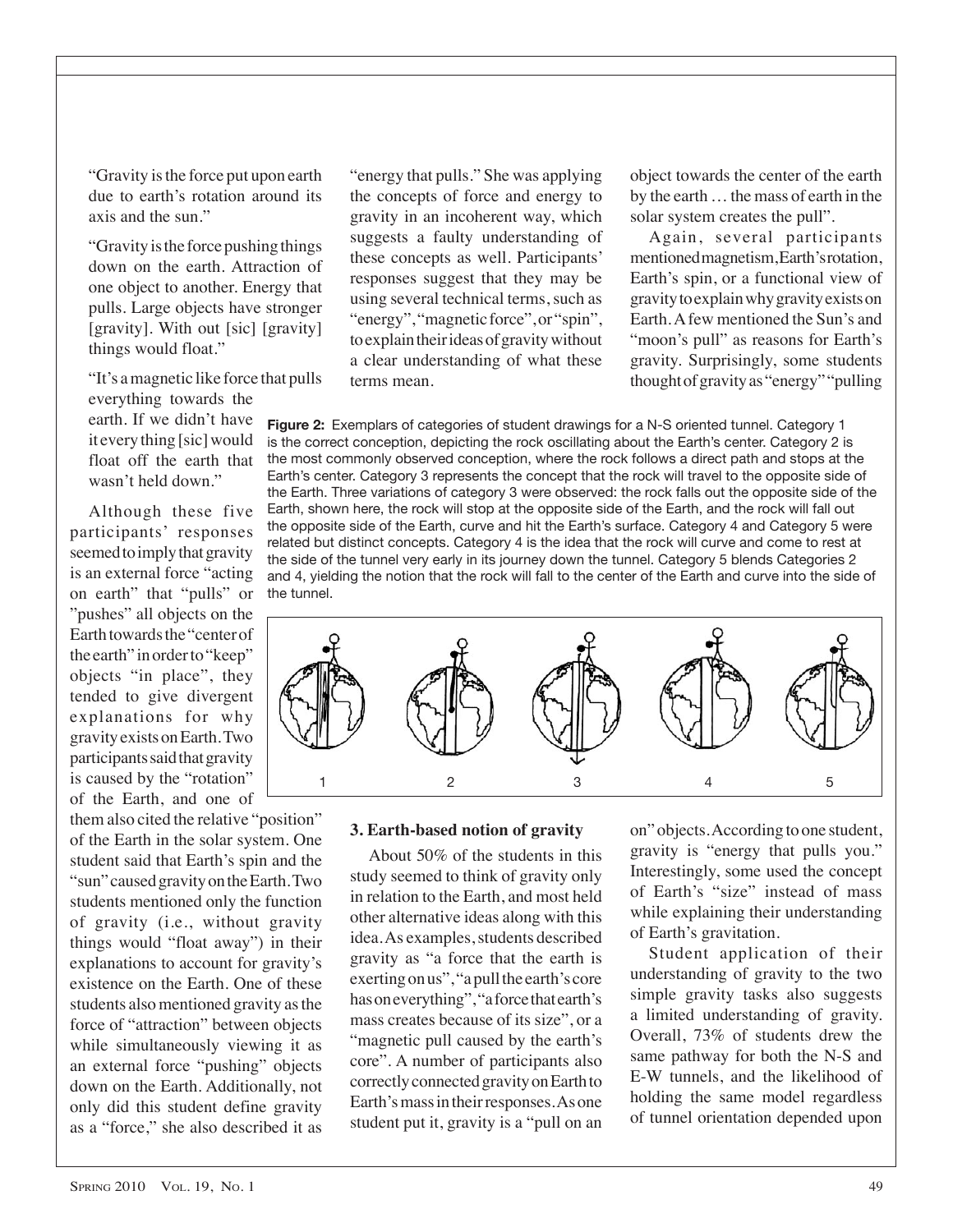the student's overall understanding of gravity. Conceptions were evenly distributed across the two studied course populations.

Five categories of rock paths dominated the student responses for both N-S and E-W tunnel orientations, and two additional categories of response are worth discussion (Figure 2; Figure 3; Table III). Category 1 drawings depicted a rock oscillating about the Earth's center, which was the correct idea, and all students  $(10\%, n=21)$  who held this idea for the N-S tunnel also held it for

the E-W tunnel. One additional student held a Category 1 idea for the E-W tunnel and a Category 2 idea for the N-S tunnel. Category 2 drawings showed a rock path that stopped abruptly at the center, and these were the drawings most commonly observed. Overall, 49% (n=98) of students held this idea for both tunnel orientations, six held it for the E-W tunnel only, and thirteen students expressed this idea for the N-S tunnel only. These students were mixed between Categories 3, 4, and 5 in their choice for the other orientation or believed the rock in the E-W tunnel would simply fall off the page (Figure 4). Category 3 drawings depicted a rock that fell through the Earth. Once on the other side, the rock fell out of the tunnel, fell out and curved back down to the Earth's surface, or simply stopped moving. While 45 students held this model for the N-S tunnel, only 20 drew similar paths for both tunnels. Category 4 and 5 were related, and both showed the rock curving and

coming to rest at the side of the tunnel. Category 4 paths ended near the tunnel entrance, while Category 5 paths ended at the Earth's center. Nearly twice as

off the page). Finally, twelve students believed that the rock would fall off of the page rather than move into the E-W tunnel. Of these, two also held

**Figure 3:** Exemplars of categories of student drawings for the E-W oriented tunnel. Categories as in Figure 2.



many students believed the rock would curve towards the tunnel surface for the E-W oriented tunnel (n=31) than the N-S tunnel  $(n=18)$ .

Category 6 and 7 ideas (Figure 4) were held by fewer students than other models and were observed predominantly for specific tunnel orientations. Four students indicated that the rock in the N-S tunnel problem would fall away from the Earth, "slide" around the Earth, or orbit the Earth. An additional student indicated that, while he believed most strongly that the rock would fall to the opposite side of the tunnel and stop (Category 3), the rock moving around the Earth instead of into the E-W tunnel was a possibility. Another student preferred the model of the rock stopping at the center of the N-S tunnel (Category 2), but suggested that the rock might also "fall straight down due to gravity". This explanation was accompanied by a crossed-out path that showed the rock moving perpendicular to the N-S tunnel (that is,

the conception that the rock would move away from or around the Earth for the N-S tunnel orientation (Category 6).

Student explanations of their drawings did not always indicate deep understanding or firmly held beliefs, but they provided interesting insight into student thought processes. Although Category 1 represented a correct concept, students were generally unable to

provide a detailed explanation of this phenomenon or demonstrate alternative ideas. For example, our Category 1 student in Figure 2 explained his drawing by stating "The center pulls it there by 9.8 m/s and it rubberbands back + forth till [sic] it gets to the center". This student depicted an identical path for the E-W tunnel, stating simply, "Earth is round". Another student explained this oscillating phenomenon in the N-S tunnel with an alternative conception about the cause of the attraction between the rock and the Earth, stating "Gravity and earth's rotation will balance out".

The dominant conception that the rock will follow a straight path and come to rest at the Earth's center was often explained by a tug-of-war between the two ends of the tunnel ("The rock will not fall the entire way through the center of the earth b/c the gravity will pull the rock in the center of the 2 ends") or by the perceived attractive nature of the core ("core pulls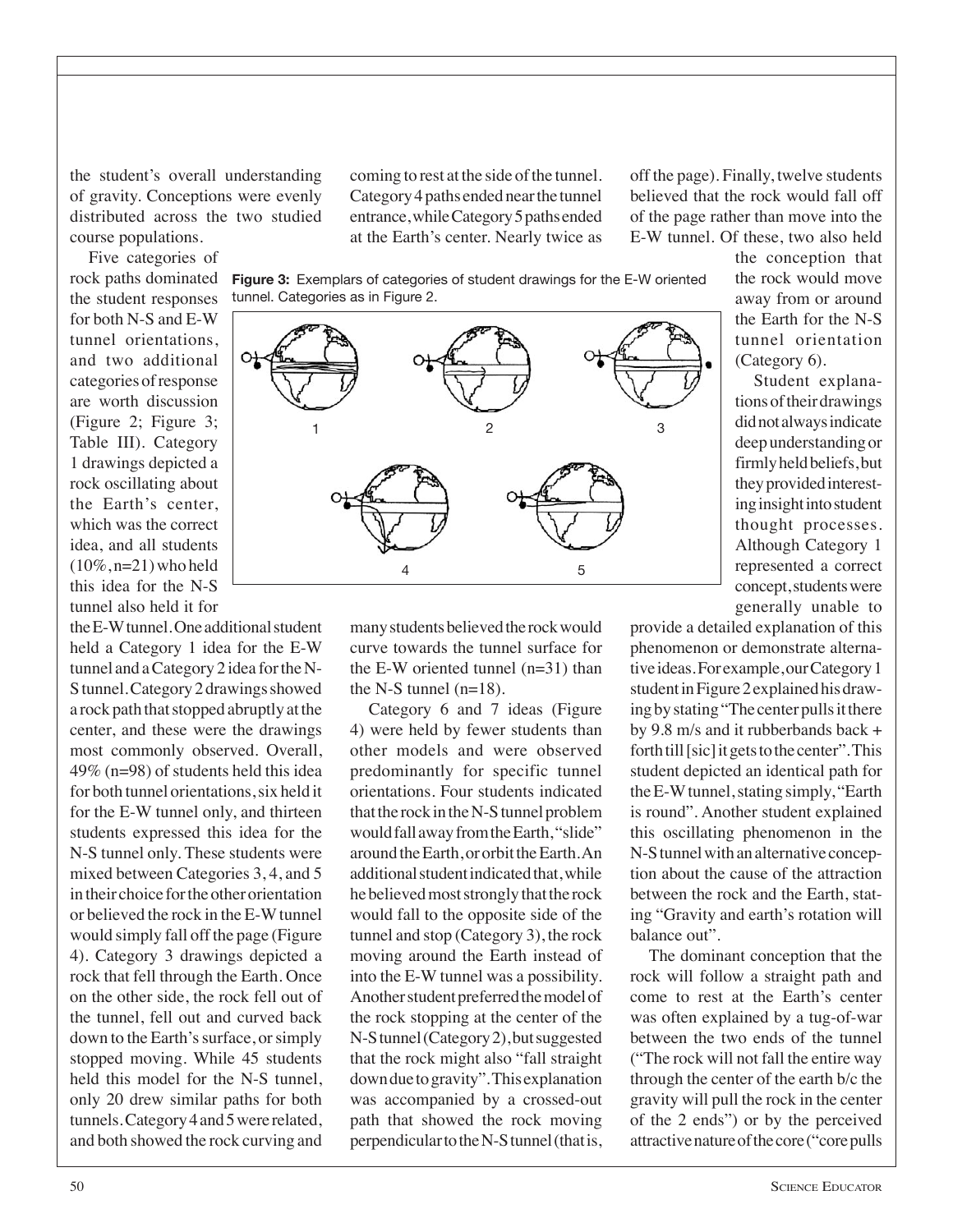things towards it"). The final motion of the rock at the end of the tunnel, whether continuing to move into space, falling to the Earth's surface, or simply stopping, often changed as the tunnel changed orientation. A few students used their explanation for the rock's path in the N-S tunnel to justify a similar depiction for the E-W tunnel ("He is still standing next to a hole and when he drops it it will still fall straight down through the tunnel"). One student who believed the rock would fall straight through the N-S tunnel and out the other side ("The rock will fall until gravity is unable to act upon it without another for [sic] acting up on it) also believed the rock would fall off of the page rather than into the E-W tunnel ("The rock will fall and have gravity enforced on it until there is no more gravity"). Eight of the twelve students with the "off of the page" conception believed the rock would fall all of the way through the N-S tunnel to the other side. The remaining four students were evenly divided between a rock that stopped

at the center of the N-S tunnel and a rock that curved away from the Earth or began to orbit the Earth (Figure 4; "Because of the earths rotation the rock would slide away from the tunnel"). Finally, students with Categories 4 and 5 models believed that gravity pulls objects down ("The rock would go into the Earth but then move downwards because of the gravity pulling it down") or towards a surface ("Gravity would eventually draw it to some sort of surface"). One student emphatically described her Category 4 conception as shown in Figure 2, "The rock will fall quickly to the Earth. It will not go through the tunnel". Interestingly, for most students the surface in the tunnel to which the rock falls could be orientated vertically or horizontally relative to the page. It appears that these students had an earth-referenced conception of up/down relative to the surface of the Earth.

A few students provided explanations of the rock's path that fell outside of the categories described here. One

student believed that the rock would fall into the tunnel and come right back to the surface for both tunnel orientations. This student did not have an explanation for this phenomenon and simply stated that he "saw it in a magazine". Four students believed the rock would not move at all in the E-W tunnel, with one of these students holding the identical belief for the N-S tunnel. The student with the "no motion" conception for both tunnels firmly stated that "the rock won't move" without further explanation. The remaining three students with no motion in the E-W tunnel all held the conception that the rock would follow a direct path in the N-S tunnel and stop at the Earth's center. These students explained their 'no motion' model in various ways. One student thought the rock would "fall to ground" but not into the tunnel. Another student similarly explained that the rock would "drop and stay in that area", and a third student indicated that the rock "would just stop".

| <b>Drawing Category</b>                                                                                                  | <b>N-S Tunnel</b><br># of students<br>(% of n=201) | <b>E-W Tunnel</b><br># of students<br>(% of n=201) |
|--------------------------------------------------------------------------------------------------------------------------|----------------------------------------------------|----------------------------------------------------|
| Category 1 drawings depicted a rock oscillating about the<br>Earth's center, and this represents the correct idea.       | 21 (10%)                                           | 22 (11%)                                           |
| Category 2 drawings depicted a rock that stopped abruptly at<br>the center.                                              | 111 (55%)                                          | 104 (52%)                                          |
| Category 3 drawings depicted a rock that fell through the<br>tunnel to the opposite side of the Earth.                   | 45 (22%)                                           | 20 (10%)                                           |
| Category 4 drawings depicted a rock that fell into the tunnel<br>(not to the center) and curved to the tunnel's surface. | 5(2%)                                              | 15 (7%)                                            |
| Category 5 drawings depicted a rock that fell to the Earth's<br>center and curved to the tunnel's surface.               | 13 (6%)                                            | 16 (8%)                                            |
| Category 6 drawings depicted a rock falling away from, or<br>curving around, the Earth.                                  | 3(1%)                                              | 0                                                  |
| Category 7 drawings depicted a rock falling off the page.                                                                | 0                                                  | 12 (6%)                                            |
| Total number of responses in these categories                                                                            | 196                                                | 189                                                |

**Table III:** Seven categories of student drawings.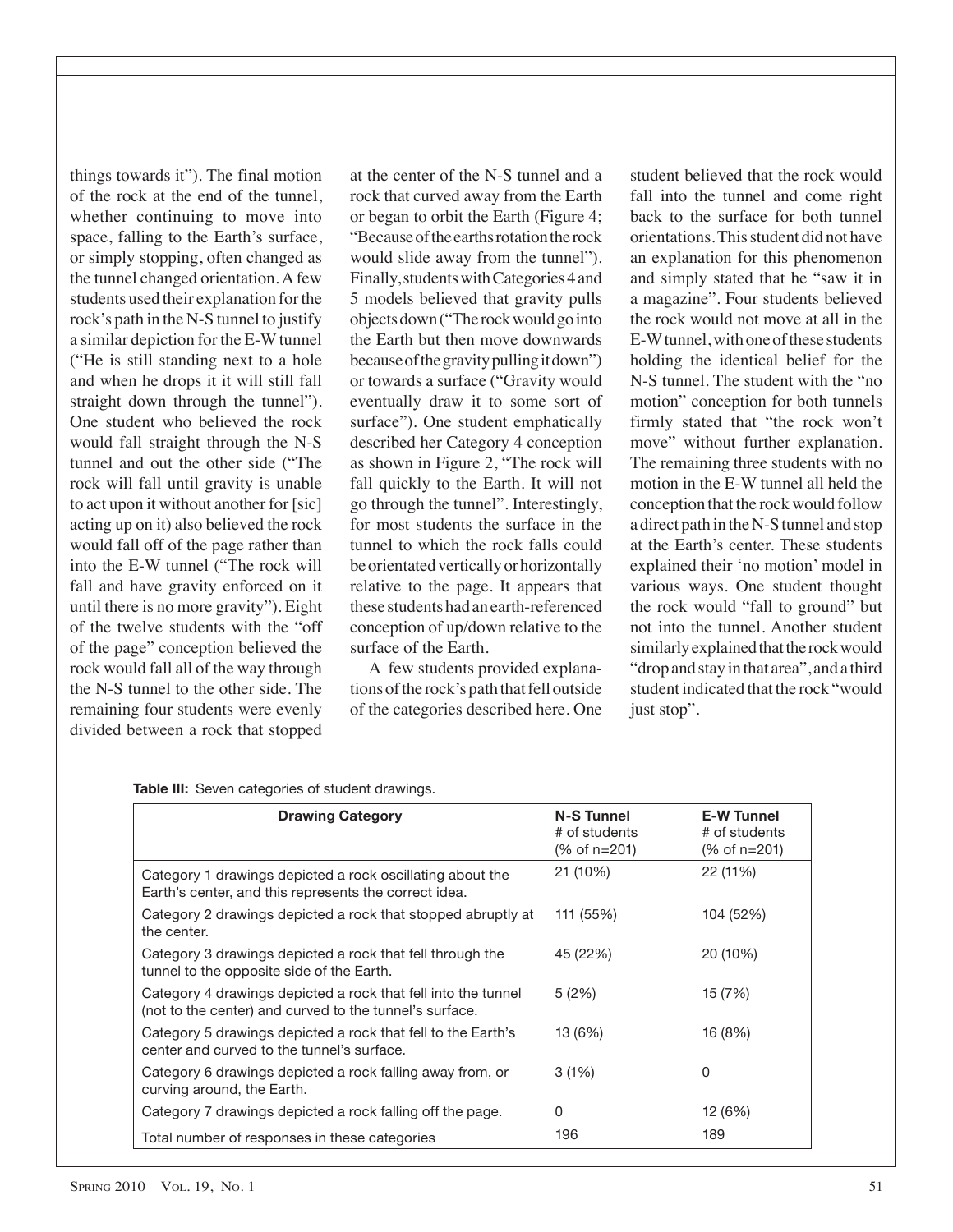## **C. Undergraduate versus K-12 Students' Conceptions of Gravity.**

This study was an attempt to explicitly link gravity conceptions and problem-solving approaches of K-12 students with those of nonphysics college students. Surprisingly, college students' conceptions of gravity seem remarkably similar to conceptions identified in younger populations, particularly elementary-aged students. In particular and as described earlier, the research literature abounds with non-scientific models of gravity held by children. For instance, children tend to think that gravity either needs air to act or is caused by air pressure. Another prevalent misconception is that gravity operates on Earth only. Many K-12 students tend to associate gravity with magnetism or Earth's rotation. An "Earth-referenced view of down" based on the Earth's surface

rather than the center of the Earth is also prevalent among children. While solving the gravity task in a similar study, elementary and middle schools students also drew rocks (a) falling towards the bottom of the page, (b) falling towards the Earth's surface but not the center, (c) falling away from the Earth, and (d) falling towards the Earth's center (Nussbaum & Novak, 1976; Nussbaum, 1979). Alarmingly, college student misconceptions are not dramatically different from those of K-12 students, and a significant number of students in our study population held ideas similar to those of elementary students. The notions that gravity exists because of magnetism, air pressure, the special nature of the core, or the Earth's rotation are all well-documented in pre-college populations and were also observed in abundance here.

Overall, the solutions and explanations that college students provided for the gravity tasks were generally more advanced than observations made of elementary students in the 1970s (Nussbaum, 1979). However, over 5% of the

**Figure 4:** Other common rock paths produced by the study population were dependent upon tunnel orientation. Category 6: Four students depicted the rock falling away from the Earth or curving around the Earth. This was only observed as a primary model for the N-S oriented tunnel, although one student suggested this as an alternative model for the E-W tunnel. Category 7: Twelve students indicated that the rock would fall off of the page for the E-W oriented tunnel only.



studied college population held the idea that gravity worked down relative to a piece of paper, and 21% believed a ball would simply fall out of a N-S oriented tunnel and into space. Almost 50% of the college students mentioned in their responses that a dropped object will immediately stop at the Earth's center; this was classified as a "correct" model by earlier researchers investigating young children. Finally, very few students were able to provide coherent explanations for object behavior, suggesting that college students hold incoherent ideas about gravity and related phenomena.

Despite more than a decade of diverse national efforts to modify and improve physics instruction in the K-college classroom, we observed little difference between current college student models and those of

young children documented almost three decades ago. For example, only 10% of our college population held the simplest scientifically accepted model of gravity without also simultaneously holding alternative ideas, suggesting little change in

gravity understanding from K-12 to college. The alternative ideas observed here were quite similar to those of elementary students, and a high percentage of both groups of students equated gravity with magnetic or rotational forces (Table I; Figure 1). Ideas of gravitation that have long been considered to be exclusive to young students, such as the "off-the-page" model classified here as Category 7 (Figure Z) and documented by Nussbaum (1979), were also observed in our adult population. These findings suggest that gravity models are either resistant to change, are prone to reversion from scientific models to original alternative conceptions,

or are not being explicitly targeted by instruction.

Student responses to the gravity problems also revealed a host of alternative ideas about other fundamental physical and geological concepts. The connection of gravity with magnetism, Earth's rotation, atmospheric pressure, and the core of the Earth suggests a limited understanding of these phenomena. Other studies also suggest that many children and adults relate air, atmosphere, magnetism and Earth's spin to gravity (Ruggiero et al., 1985; Stead & Osborne, 1980). Additionally, half of the students in this study believed that a falling rock would reach the center of the Earth and stop, and many students explained this by saying that there would be "no force" at the center. While the students are correct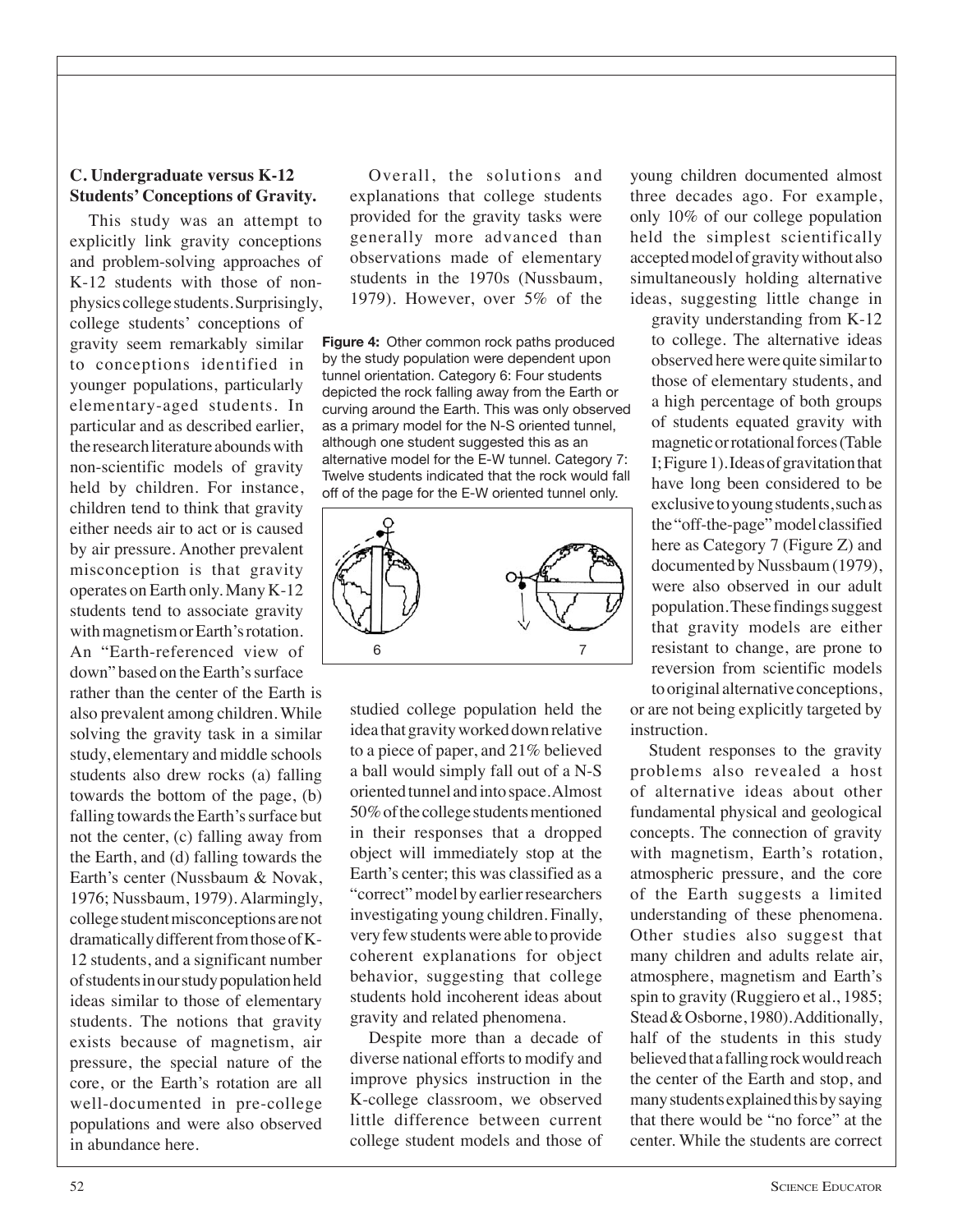that there would be no net force at the center of the earth, they are incorrect in their depiction of the rock stopping at the center. This indicates that these college students may be confused in their usage of the concepts of force, velocity, and acceleration. It appears that students need to develop a clear understanding of force and motion to understand gravity as a force of attraction that is mediated by a field. These data bring to mind a number of interesting questions about the relationships between physics reform efforts, pre-service preparation, in-service continuing professional development, and instruction in K-12 classrooms. Through this and other future studies we hope to engage in a conversation about these issues across the disciplinary boundaries that may exist between physicists, other scientists, and science educators. What would it take to help students and teachers to develop coherent models of foundational ideas in physics? How do we supplement or follow up on "good teaching" practices so that students retain content and develop a coherent and lasting understanding of scientifically accepted models?

# **V. Conclusions and Implications**

We found that entry-level college students enrolled in geology courses were unable to provide any coherent scientific explanation of gravitationally related phenomena. Neither weak explanations, such as the simple regurgitation of the gravity definition, nor strong explanations, including those that connect meaningfully to other scientific ideas, were present in our population. Students' own ideas about gravity reflect a lack of understanding about many fundamental ideas in science, including pressure, gravity,

magnetism, and Earth's rotation (Figure 1). Additionally, non-physics college student conceptions of gravity are remarkably similar to ideas held by elementary-aged students reported nearly three decades ago. This suggests that physics instruction in pre-college grades may need to explicitly address gravitation ideas held by students, rather than more common approaches that focus on the effects of gravity. The impact of alternative ideas on reasoning in other domains, such as Earth and Space science, cannot be understated. For example, the Earthcentric models of gravity held by many of the students in our study resulted in some who believed that gravity only existed on Earth. Other students (in related work with this same population of students), felt that gravity did not exist on Mars, because Mars does not have a magnetic field. The likelihood that students will confuse these foundational ideas with other conceptions suggests that curriculum developers may need to identify and address students' prevalent misconceptions in physical science by including multiple experiences that help them to transform and develop their initial ideas into coherent explanations of these basic scientific ideas.

Students tend to reason from familiar concepts, and when these concepts are non-scientific, conclusions can be far removed from the concepts we think we are teaching. It then becomes paramount that we explicitly target the most basic ideas in our instruction, rather than assuming, as certainly many college faculty do, that students have "already had that material" in an earlier class. The findings presented here suggest that college faculty in all sciences, not just physics, may want to identify, discuss, and clarify students'

confusions related to gravitation, weight and other related concepts as a core element of effective instruction. For geoscientists, misunderstanding the fundamentals of gravity can have serious implications for teaching any number of larger ideas, including mass wasting, plate tectonics, and planetary geology. Furthermore, many geology majors are required to take geophysics classes, since geophysics is a fundamental tool used in oil exploration, mining, and other geologic industries. Some of the students in our study were enrolled as geology majors, and at the very least, these majors should understand gravity in order to be able to reason about gravity anomalies and planetary systems. This study suggests that for faculty in interdisciplinary fields such as geology, it may be a good idea to probe about fundamental ideas before engaging in a discussion of concepts that require an a priori understanding.

One of the main limitations of this study is that it was based on a relatively simple tool to elicit college students' ideas about gravitation. We employed this tool to replicate studies originally conducted with children with the college level population. We propose that future research and effort in teaching gravity concepts may need to focus on 1) Interviewbased probing of high school and college students' understanding of the concepts of gravitational force, weight, the inertial mass, and the gravitational mass (Gönen, 2008) to attain a deeper knowledge of their mental images and conceptions of these ideas; 2) Conducting pre-post and experimental studies to examine the effect of instruction on students' prior knowledge of gravitation; and 3) Investigating how teachers translate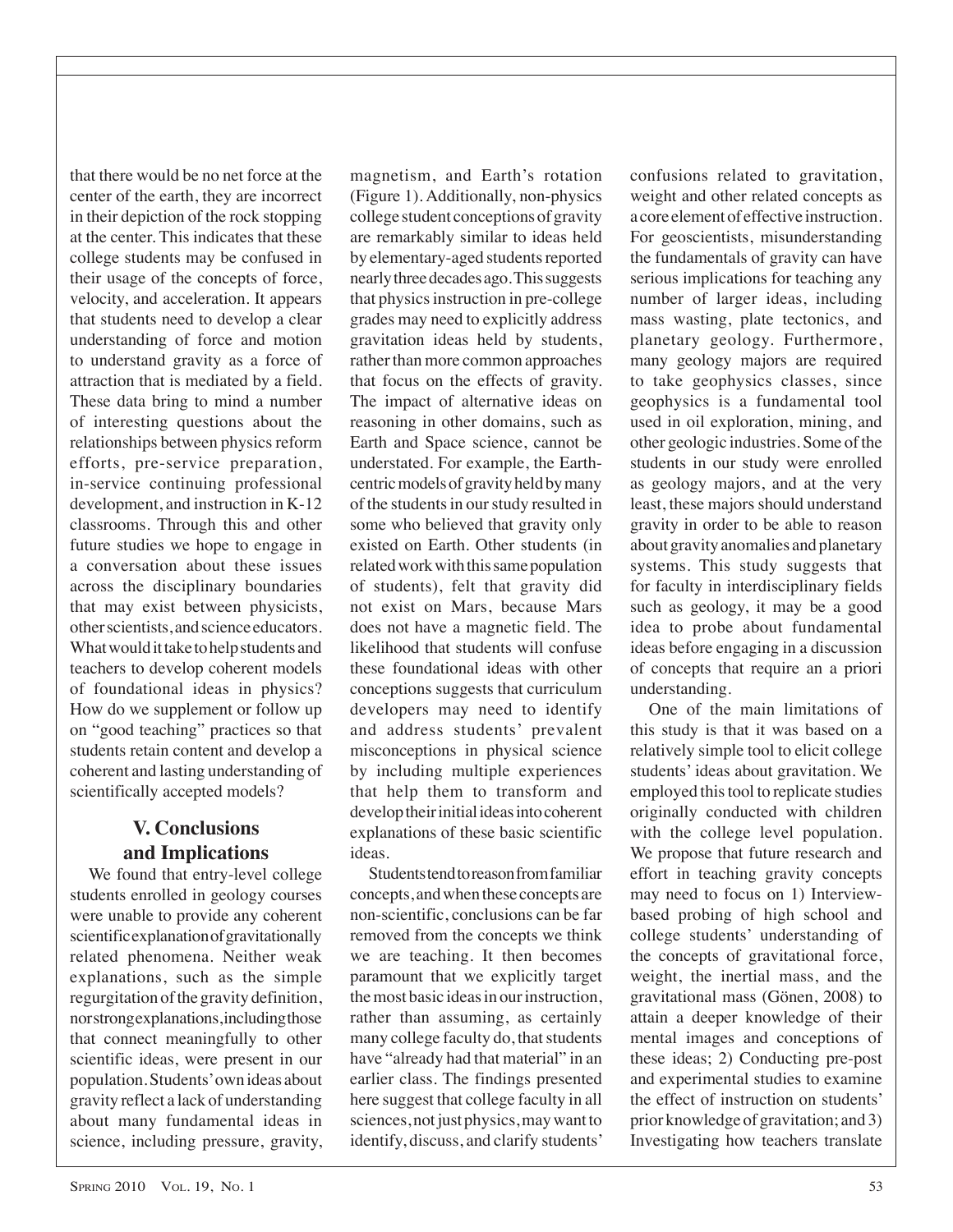concepts learned via reform efforts to K-12 classrooms. K-12 teachers are exposed to reform-based methods, but are not always able to translate these experiences to classroom instruction. Certainly, we know that reform-based courses are effective at engendering conceptual change (Shaffer & McDermott, 2005), but it is less certain if these approaches are being applied effectively (Le et al., 2006). We also wonder if reformbased instruction targets the most common misconceptions about the natural world (Vosniadou & Brewer, 1992). Finally, it might be useful to consider these fundamental concepts from the theoretical perspective of threshold concepts (Meyer & Land, 2005). Threshold concepts are ideas that can act as barriers to a curriculum, wherein understanding a threshold concept may provide a gateway to deep understanding of related concepts. We as faculty may need to seriously reconsider the assumptions we make about students, in terms of both what students are bringing to and taking from the classroom. Ultimately, we as a community need to decide which concepts are absolutely necessary for deeper learning in a domain, and teach accordingly.

#### *References*

- Arnold, P., Sarge, A., & Worrall, L. (1995). Children's knowledge of the earth's shape and its gravitational field. *International Journal of Science Education, 17*(5), 635-641.
- Bar, V., Zinn, B., Goldmuntz, R., & Sneider, C. (1994). Children's concepts about weight and free fall. *Science Education, 78*(2), 149-169.
- Baxter, J. (1989). Children's understanding of familiar astronomical events. *International Journal of Science Education, 11*(special issue), 502- 513.
- Claxton, G. (1993). Minitheories: a preliminary model for learning science. In P. J. Black & A. M. Lucas (Eds.), *Children's Informal Ideas in Science* (pp. 45-61). London: Routledge.
- diSessa, A. A. (1983). Toward an epistemology of physics. *Cognition and Instruction, 10*(2 & 3), 105-225.
- Driver, R. (1985). *Children's Ideas in Science*. Milton Keynes, UK: Open University Press.
- Driver, R., Squires, A., Rushworth, P., & Wood-Robinson, V. (1994). *Making sense of secondary science: Research into children's ideas*. London: Rutledge.
- Galili, I. (2001). Weight versus gravitational force: Historical and educational perspectives. *International Journal of Science Education, 23*(10), 1073- 1093.
- Galili, I., & Bar, V. (1997). Children's operational knowledge about weight. *International Journal of Science Education, 19*(3), 317-340.
- Galili, I., & Kaplan, D. (1996). Students' operation with the concept of weight. *Science Education, 80*(4), 457-487.
- Gönen, S. (2008). A study on student teachers' misconceptions and scientifically acceptable conceptions about mass and gravity. *Journal of Science Education and Technology, 17*, 70-81.
- Gunstone, R., & White, R. T. (1981). Understanding of gravity. *Science Education, 65*(3), 291-299.
- Gunstone, R. F., & White, R. T. (1980). A matter of gravity. *Research in Science Education, 10*, 35-44.
- Hestenes, D., Wells, M., & Swackhamer, G. (1992). Force concept inventory. *The Physics Teacher, 30*, 141-158.
- Hood, B. M. (1995). Gravity rules for 2-to 4-year olds? *Cognitive Development, 10*, 577-598.
- Kavanagh, C., & Sneider, C. (2006-2007). Learning about Gravity I. Free Fall: A Guide for Teachers and Curriculum Developers. *Astronomy Education Review, 5*(2), 21-52.
- Le, V., Stecher, B. M., Lockwood, J. R., Hamilton, L. S., Robyn, A., Williams, V. L., et al. (2006). *Improving mathematics and science education: A longitudinal investigation of the relationship between reform-oriented instruction and student achievement*. Arlington: RAND Corporation. Document Number)
- Mali, G. B., & Howe, A. (1979). Development of earth and gravity concepts among Nepali children. *Science Education, 63*(5), 685-691.
- Meyer, J. H. F., & Land, R. (2005). Threshold concepts and troublesome knowledge (2): epistemological considerations and a conceptual framework for teaching and learning. *Higher Education, 49*, 373-388.
- Nussbaum, J. (1979). Children's conceptions of the earth as a cosmic body: a cross age study. *Science Education, 63*(1), 83-93.
- Nussbaum, J. (1985). The Earth as a cosmic body. In R. Driver, E. Guesne & A. Tiberghien (Eds.), *Children's ideas in science*. Milton Keynes: Open University Press.
- Nussbaum, J. (1976). An assessment of children's concepts of the earth utilizing structured interviews. *Science Education, 60*(4), 535-550.
- Osborne, R. (1984). Children's dynamics. *The Physics Teacher, 22*(8), 504-508.
- Patton, M. Q. (1990). *Qualitative evaluation and research methods* (2 ed.). Newbury Park: Sage
- Pfundt, H., & Duit, R. (1994). Bibliography: Students' Alternative Frameworks and Science Education. Kiel, Germany: University of Kiel Institute for Science Education.
- Piaget, J. (1972). *The Child's Conception of Physical Causality*. Totowa, New Jersey: Littlefield, Adams.
- Ruggiero, S., Cartielli, A., Dupre, F., & Vicentini-Missoni, M. (1985). Weight, gravity, and air pressure: Mental representations by Italian middle school pupils. *European Journal of Science Education, 7*, 181-194.